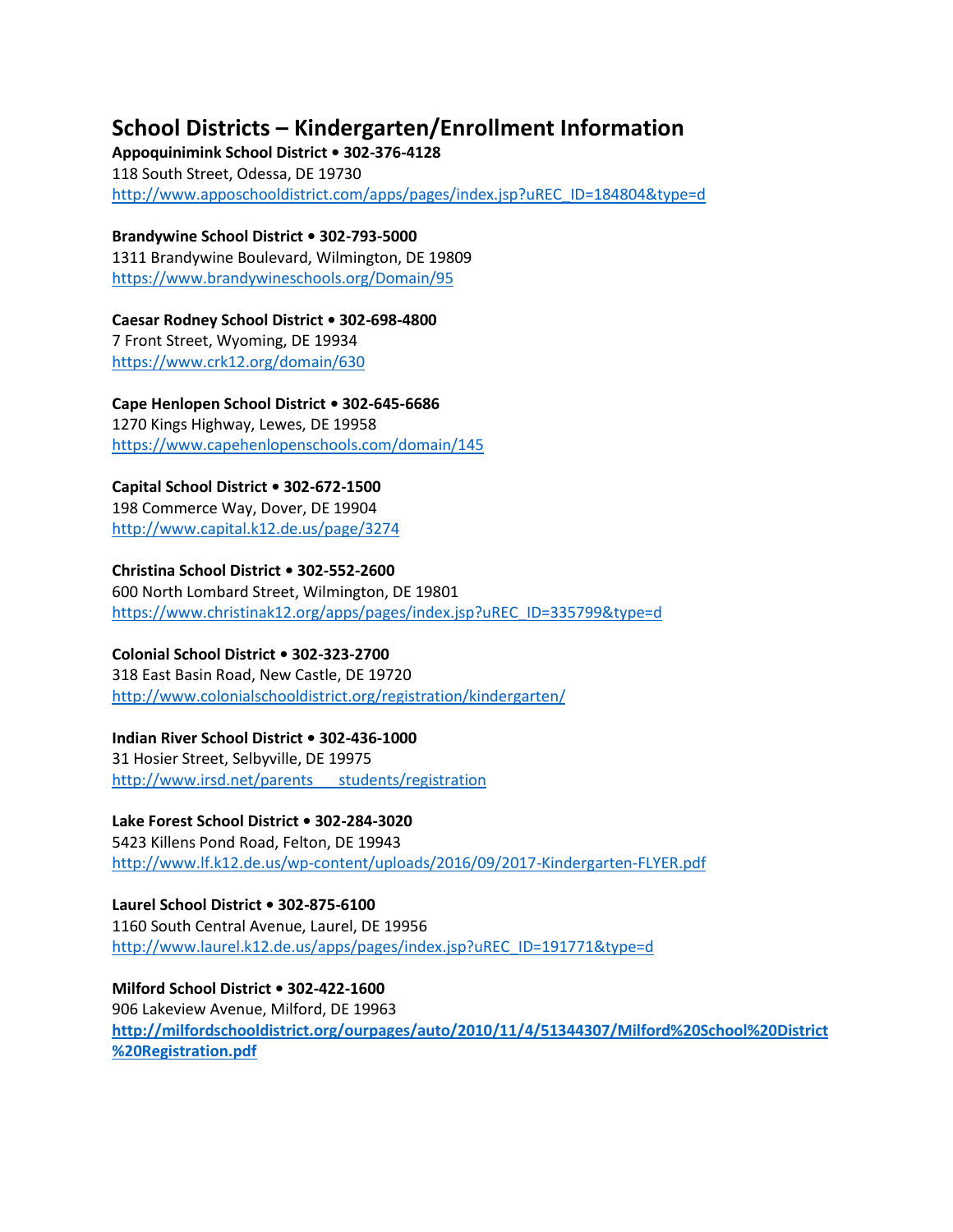**Red Clay Consolidated School District** • **302-552-3700**  1502 Spruce Avenue, Wilmington, DE 19805

<https://www.redclayschools.com/domain/244>

# **Seaford School District • 302-629-4587**

390 North Market Street, Seaford, DE 19973 [http://www.seafordbluejays.org/apps/pages/index.jsp?uREC\\_ID=169166&type=d&termREC\\_ID=&pREC](http://www.seafordbluejays.org/apps/pages/index.jsp?uREC_ID=169166&type=d&termREC_ID=&pREC_ID=347599&hideMenu=1) [\\_ID=347599&hideMenu=1](http://www.seafordbluejays.org/apps/pages/index.jsp?uREC_ID=169166&type=d&termREC_ID=&pREC_ID=347599&hideMenu=1)

**Smyrna School District • 302-653-8585**  82 Monrovia Avenue, Smyrna, DE 19977 [http://www.smyrna.k12.de.us/apps/pages/index.jsp?uREC\\_ID=205425&type=d](http://www.smyrna.k12.de.us/apps/pages/index.jsp?uREC_ID=205425&type=d)

**Woodbridge School District • 302-337-7990**  16359 Sussex Highway, Bridgeville, DE 19933 <http://www.woodbridgeraiders.net/uploads/4/6/2/4/46241301/registrationchecklist20172018sy.pdf>

# **Charter Schools - Kindergarten/Enrollment Information**

**Academia Antonia Alonso • 302-351-8200**  4403 Lancaster Pike #26, Wilmington, DE 19805 **<http://www.academiacharter.com/enrollment.html>**

**Academy of Dover Charter School • 302-674-0684**  104 Saulsbury Road, Dover, DE 19904 **[http://www.aodcharter.org/content\\_pages/view/how\\_to\\_enroll2](http://www.aodcharter.org/content_pages/view/how_to_enroll2)**

#### **Campus Community School • 302-736-0403**  350 Pear Street, Dover, DE 19904

<https://www.schoolchoicede.org/Apply/CCS>

**Charter School of New Castle • 302-324-8901** 

170 Lukens Drive, New Castle, DE 19720 **<http://www.charterschoolnewcastle.org/enrollment.html>**

# **East Side Charter School • 302-762-5834**

3000 Claymont Street, Wilmington, DE 19802 **<http://www.eastsidecharterschool.org/enrollment.html>**

# **Edison (Thomas A.) Charter School • 302-778-1101**

2200 North Locust Street, Wilmington, DE 19802 <http://thomasedison.charter.k12.de.us/Admissions>

**Kuumba Academy Charter School • 302-660-4750**  1200 North French Street, Wilmington, DE 19801 **[http://kuumbaacademy.org/prospective-families/enrollment\\_1](http://kuumbaacademy.org/prospective-families/enrollment_1)**